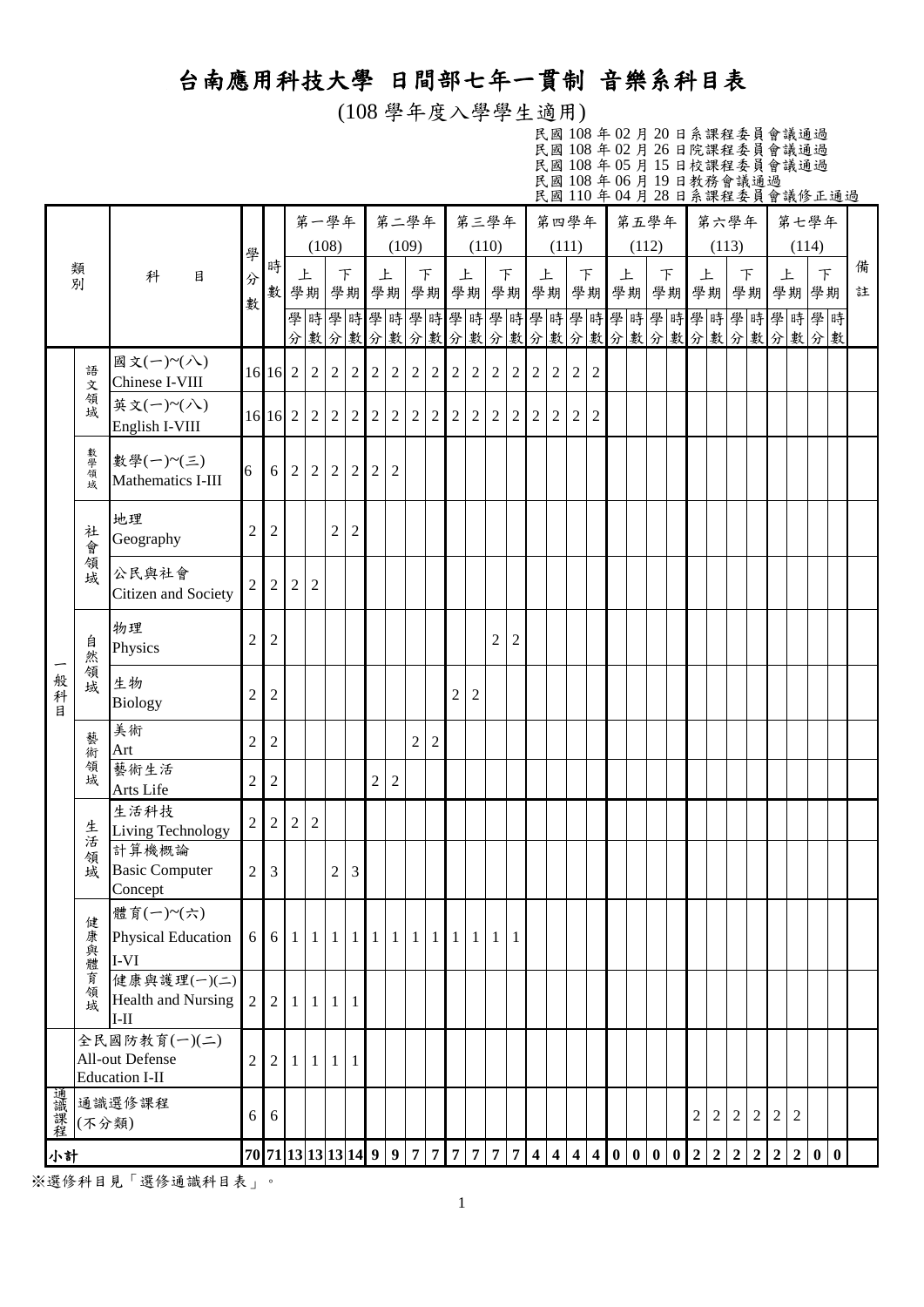| (108)<br>(109)<br>(110)<br>(111)<br>(112)<br>(113)<br>(114)<br>學<br>時<br>類別<br>上<br>$\top$<br>上<br>$\top$<br>上<br>$\top$<br>$\top$<br>上<br>$\top$<br>上<br>上<br>$\top$<br>上<br>$\mathcal{F}$<br>科<br>目<br>分<br>數<br>學期 學期 學期 學期 學期 学期 学期 学期 学期 学期 学期 学期 学期 学期 学期<br>備<br>數<br>學時學時學時學時學時學時學時學時學時學時學時學時學時學時學時<br>註<br>分數分數分數分數分數分數分數分數分數分數分數分數分數分數分數分數<br>藝術導論<br>院<br>$\overline{2}$<br>$\overline{2}$<br>2<br>$\mathbf{2}$<br>Introduction to Art<br>核<br>心課<br>藝術行銷與管理<br>Art Marketing and<br>$\overline{2}$<br>$\mathfrak{2}$<br>$\overline{2}$<br>2<br>程<br>Management<br>主修(一)~(十四)<br>$\overline{2}$<br>28<br>$\overline{2}$<br>$\sqrt{2}$<br>$\overline{2}$<br>$\overline{2}$<br>$\overline{2}$<br>$\overline{2}$<br>$\overline{2}$<br>$\overline{2}$<br>$\overline{2}$<br>$\overline{2}$<br>$\overline{2}$<br>2 <sub>1</sub><br>$\overline{2}$<br>14<br>1 <sup>1</sup><br>-1<br>$\mathbf{1}$<br>1 <sup>1</sup><br>1<br>1<br>$\mathbf{1}$<br>1 <sup>1</sup><br>註四<br>$\mathbf{1}$<br>1<br>-1<br>1<br>$\mathbf{1}$<br>$\mathbf{1}$<br>Major I-XIV<br>音樂基礎訓練<br>$(-)$ ~ $(\npreceq)$<br>$4 \mid 2$<br>24<br>$\overline{2}$<br>$\overline{2}$<br>2<br>2<br>$\overline{4}$<br>12 <sub>1</sub><br>$\overline{4}$<br>$\overline{4}$<br>$\overline{2}$<br>$\overline{4}$<br>$\overline{4}$<br><b>Basic Musicianship</b><br><b>Training I-VI</b><br>音樂賞析(一)(二)<br>$\sqrt{2}$<br>$\overline{2}$<br>$\overline{2}$<br>$\overline{2}$<br>$\overline{4}$<br>$\overline{4}$<br>Music Appreciation I-II<br>樂理(一)(二)<br>$\overline{2}$<br>$\overline{2}$<br>$\overline{2}$<br>$\overline{4}$<br>$\overline{4}$<br>$\overline{2}$<br>Music Theory I-II<br>音樂概論(一)(二)<br>$\overline{2}$<br>$\overline{2}$<br>$\overline{4}$<br>$\overline{2}$<br>$\overline{2}$<br>4<br>Introduction to Music I-II<br>樂器學(一)(二)<br>$\overline{2}$<br><b>Introduction to Western</b><br>$\overline{4}$<br>$\overline{2}$<br>2<br>$\overline{4}$<br>2<br>Musical Instruments I-II<br>音樂創意實作(一)(二)<br>Practicum of Creative<br>$\overline{2}$<br>$\overline{4}$<br>$\overline{2}$<br>$\overline{2}$<br>2<br>4<br>Music Thinking I-II<br>和聲學(一)~(四)<br>作曲組開<br>8<br>8<br>$\overline{2}$<br>$\overline{2}$<br>$\overline{c}$<br>$\overline{2}$<br>$\boldsymbol{2}$<br>$\sqrt{2}$<br>$\overline{2}$<br>2<br>在一二年<br>Harmony I-IV<br>對位法(一)(二)<br>作曲組開<br>$\overline{4}$<br>$\overline{2}$<br>$\overline{2}$<br>$\overline{2}$<br>$\overline{4}$<br>2<br>在第一年<br>Counterpoint I-II<br>專業共<br>曲式學(一)(二)<br>$\overline{4}$<br>$\mathfrak{2}$<br>$\overline{2}$<br>$\mathfrak 2$<br>4<br>2<br>Music Form and Style I-II<br>同 樂曲分析(一)(二)<br>$\overline{2}$<br>$\overline{2}$<br>$\sqrt{2}$<br>$\overline{4}$<br>$\overline{4}$<br>$\overline{c}$<br>必修<br>Music Analysis I-II<br>中國音樂概論<br>$\overline{2}$<br>$\overline{2}$<br>$\overline{2}$<br>$\overline{2}$<br>Introduction to Chinese<br>Music<br>台灣音樂概論<br>$\overline{2}$<br>$\mathbf{2}$<br>$\overline{2}$<br>Introduction to Taiwanese<br>2<br>Music<br>西洋音樂史(一)~(四)<br>$\overline{2}$<br>$\overline{2}$<br>$\overline{2}$<br>8<br>$\overline{2}$<br>$\overline{2}$<br>$\mathbf{2}$<br>$\sqrt{2}$<br>8<br>2<br>History of Western Music<br>$I-IV$<br>音樂教育概論<br>$(-)(\equiv)$<br>$\overline{2}$<br>$\sqrt{2}$<br>$\mathfrak 2$<br>$\overline{2}$<br>$\overline{\mathcal{A}}$<br>$\overline{4}$<br><b>Introduction to Music</b><br><b>Education I-II</b><br>音樂教學法(一)(二)<br>Study of Approaches to<br>$\overline{4}$<br>$\overline{2}$<br>$\mathfrak{2}$<br>$\overline{4}$<br>2<br>$\overline{c}$<br>Music Teaching I-II<br>指揮法(一)(二)<br>$\overline{4}$<br>$\overline{4}$<br>$\overline{2}$<br>$\overline{2}$<br>$\overline{2}$<br>$\overline{c}$<br>Conducting I-II<br>畢業製作(一)(二)<br><b>Graduation Recital</b><br>$\overline{4}$<br>$\overline{2}$<br>$\overline{2}$<br>$\overline{2}$<br>4<br>2<br>Production I-II<br>6 7 10 11 10 11 10 9 8 7 10 9 8  <br>9 6<br>$9 \mid 8$<br>112 110 8<br>7 8 7 |    |  |  | 第一學年 |  |                 | 第二學年 |  | 第三學年 |  | 第四學年 |  | 第五學年 |  | 第六學年 |                |                |   |                | 第七學年 |                |  |
|----------------------------------------------------------------------------------------------------------------------------------------------------------------------------------------------------------------------------------------------------------------------------------------------------------------------------------------------------------------------------------------------------------------------------------------------------------------------------------------------------------------------------------------------------------------------------------------------------------------------------------------------------------------------------------------------------------------------------------------------------------------------------------------------------------------------------------------------------------------------------------------------------------------------------------------------------------------------------------------------------------------------------------------------------------------------------------------------------------------------------------------------------------------------------------------------------------------------------------------------------------------------------------------------------------------------------------------------------------------------------------------------------------------------------------------------------------------------------------------------------------------------------------------------------------------------------------------------------------------------------------------------------------------------------------------------------------------------------------------------------------------------------------------------------------------------------------------------------------------------------------------------------------------------------------------------------------------------------------------------------------------------------------------------------------------------------------------------------------------------------------------------------------------------------------------------------------------------------------------------------------------------------------------------------------------------------------------------------------------------------------------------------------------------------------------------------------------------------------------------------------------------------------------------------------------------------------------------------------------------------------------------------------------------------------------------------------------------------------------------------------------------------------------------------------------------------------------------------------------------------------------------------------------------------------------------------------------------------------------------------------------------------------------------------------------------------------------------------------------------------------------------------------------------------------------------------------------------------------------------------------------------------------------------------------------------------------------------------------------------------------------------------------------------------------------------------------------------------------------------------------------------------------------------------------------------------------------------------------------------------------------------------------------------------------------------------------------------------------------------------------------------------------------------------------------------------------------------------------------------------------------------------------------------|----|--|--|------|--|-----------------|------|--|------|--|------|--|------|--|------|----------------|----------------|---|----------------|------|----------------|--|
|                                                                                                                                                                                                                                                                                                                                                                                                                                                                                                                                                                                                                                                                                                                                                                                                                                                                                                                                                                                                                                                                                                                                                                                                                                                                                                                                                                                                                                                                                                                                                                                                                                                                                                                                                                                                                                                                                                                                                                                                                                                                                                                                                                                                                                                                                                                                                                                                                                                                                                                                                                                                                                                                                                                                                                                                                                                                                                                                                                                                                                                                                                                                                                                                                                                                                                                                                                                                                                                                                                                                                                                                                                                                                                                                                                                                                                                                                                                      |    |  |  |      |  |                 |      |  |      |  |      |  |      |  |      |                |                |   |                |      |                |  |
|                                                                                                                                                                                                                                                                                                                                                                                                                                                                                                                                                                                                                                                                                                                                                                                                                                                                                                                                                                                                                                                                                                                                                                                                                                                                                                                                                                                                                                                                                                                                                                                                                                                                                                                                                                                                                                                                                                                                                                                                                                                                                                                                                                                                                                                                                                                                                                                                                                                                                                                                                                                                                                                                                                                                                                                                                                                                                                                                                                                                                                                                                                                                                                                                                                                                                                                                                                                                                                                                                                                                                                                                                                                                                                                                                                                                                                                                                                                      |    |  |  |      |  |                 |      |  |      |  |      |  |      |  |      |                |                |   |                |      |                |  |
|                                                                                                                                                                                                                                                                                                                                                                                                                                                                                                                                                                                                                                                                                                                                                                                                                                                                                                                                                                                                                                                                                                                                                                                                                                                                                                                                                                                                                                                                                                                                                                                                                                                                                                                                                                                                                                                                                                                                                                                                                                                                                                                                                                                                                                                                                                                                                                                                                                                                                                                                                                                                                                                                                                                                                                                                                                                                                                                                                                                                                                                                                                                                                                                                                                                                                                                                                                                                                                                                                                                                                                                                                                                                                                                                                                                                                                                                                                                      |    |  |  |      |  |                 |      |  |      |  |      |  |      |  |      |                |                |   |                |      |                |  |
|                                                                                                                                                                                                                                                                                                                                                                                                                                                                                                                                                                                                                                                                                                                                                                                                                                                                                                                                                                                                                                                                                                                                                                                                                                                                                                                                                                                                                                                                                                                                                                                                                                                                                                                                                                                                                                                                                                                                                                                                                                                                                                                                                                                                                                                                                                                                                                                                                                                                                                                                                                                                                                                                                                                                                                                                                                                                                                                                                                                                                                                                                                                                                                                                                                                                                                                                                                                                                                                                                                                                                                                                                                                                                                                                                                                                                                                                                                                      |    |  |  |      |  |                 |      |  |      |  |      |  |      |  |      |                |                |   |                |      |                |  |
|                                                                                                                                                                                                                                                                                                                                                                                                                                                                                                                                                                                                                                                                                                                                                                                                                                                                                                                                                                                                                                                                                                                                                                                                                                                                                                                                                                                                                                                                                                                                                                                                                                                                                                                                                                                                                                                                                                                                                                                                                                                                                                                                                                                                                                                                                                                                                                                                                                                                                                                                                                                                                                                                                                                                                                                                                                                                                                                                                                                                                                                                                                                                                                                                                                                                                                                                                                                                                                                                                                                                                                                                                                                                                                                                                                                                                                                                                                                      |    |  |  |      |  |                 |      |  |      |  |      |  |      |  |      |                |                |   |                |      |                |  |
|                                                                                                                                                                                                                                                                                                                                                                                                                                                                                                                                                                                                                                                                                                                                                                                                                                                                                                                                                                                                                                                                                                                                                                                                                                                                                                                                                                                                                                                                                                                                                                                                                                                                                                                                                                                                                                                                                                                                                                                                                                                                                                                                                                                                                                                                                                                                                                                                                                                                                                                                                                                                                                                                                                                                                                                                                                                                                                                                                                                                                                                                                                                                                                                                                                                                                                                                                                                                                                                                                                                                                                                                                                                                                                                                                                                                                                                                                                                      |    |  |  |      |  |                 |      |  |      |  |      |  |      |  |      |                |                |   |                |      |                |  |
|                                                                                                                                                                                                                                                                                                                                                                                                                                                                                                                                                                                                                                                                                                                                                                                                                                                                                                                                                                                                                                                                                                                                                                                                                                                                                                                                                                                                                                                                                                                                                                                                                                                                                                                                                                                                                                                                                                                                                                                                                                                                                                                                                                                                                                                                                                                                                                                                                                                                                                                                                                                                                                                                                                                                                                                                                                                                                                                                                                                                                                                                                                                                                                                                                                                                                                                                                                                                                                                                                                                                                                                                                                                                                                                                                                                                                                                                                                                      |    |  |  |      |  |                 |      |  |      |  |      |  |      |  |      |                |                |   |                |      |                |  |
|                                                                                                                                                                                                                                                                                                                                                                                                                                                                                                                                                                                                                                                                                                                                                                                                                                                                                                                                                                                                                                                                                                                                                                                                                                                                                                                                                                                                                                                                                                                                                                                                                                                                                                                                                                                                                                                                                                                                                                                                                                                                                                                                                                                                                                                                                                                                                                                                                                                                                                                                                                                                                                                                                                                                                                                                                                                                                                                                                                                                                                                                                                                                                                                                                                                                                                                                                                                                                                                                                                                                                                                                                                                                                                                                                                                                                                                                                                                      |    |  |  |      |  |                 |      |  |      |  |      |  |      |  |      |                |                |   |                |      |                |  |
|                                                                                                                                                                                                                                                                                                                                                                                                                                                                                                                                                                                                                                                                                                                                                                                                                                                                                                                                                                                                                                                                                                                                                                                                                                                                                                                                                                                                                                                                                                                                                                                                                                                                                                                                                                                                                                                                                                                                                                                                                                                                                                                                                                                                                                                                                                                                                                                                                                                                                                                                                                                                                                                                                                                                                                                                                                                                                                                                                                                                                                                                                                                                                                                                                                                                                                                                                                                                                                                                                                                                                                                                                                                                                                                                                                                                                                                                                                                      |    |  |  |      |  |                 |      |  |      |  |      |  |      |  |      |                |                |   |                |      |                |  |
|                                                                                                                                                                                                                                                                                                                                                                                                                                                                                                                                                                                                                                                                                                                                                                                                                                                                                                                                                                                                                                                                                                                                                                                                                                                                                                                                                                                                                                                                                                                                                                                                                                                                                                                                                                                                                                                                                                                                                                                                                                                                                                                                                                                                                                                                                                                                                                                                                                                                                                                                                                                                                                                                                                                                                                                                                                                                                                                                                                                                                                                                                                                                                                                                                                                                                                                                                                                                                                                                                                                                                                                                                                                                                                                                                                                                                                                                                                                      |    |  |  |      |  |                 |      |  |      |  |      |  |      |  |      |                |                |   |                |      |                |  |
|                                                                                                                                                                                                                                                                                                                                                                                                                                                                                                                                                                                                                                                                                                                                                                                                                                                                                                                                                                                                                                                                                                                                                                                                                                                                                                                                                                                                                                                                                                                                                                                                                                                                                                                                                                                                                                                                                                                                                                                                                                                                                                                                                                                                                                                                                                                                                                                                                                                                                                                                                                                                                                                                                                                                                                                                                                                                                                                                                                                                                                                                                                                                                                                                                                                                                                                                                                                                                                                                                                                                                                                                                                                                                                                                                                                                                                                                                                                      |    |  |  |      |  |                 |      |  |      |  |      |  |      |  |      |                |                |   |                |      |                |  |
|                                                                                                                                                                                                                                                                                                                                                                                                                                                                                                                                                                                                                                                                                                                                                                                                                                                                                                                                                                                                                                                                                                                                                                                                                                                                                                                                                                                                                                                                                                                                                                                                                                                                                                                                                                                                                                                                                                                                                                                                                                                                                                                                                                                                                                                                                                                                                                                                                                                                                                                                                                                                                                                                                                                                                                                                                                                                                                                                                                                                                                                                                                                                                                                                                                                                                                                                                                                                                                                                                                                                                                                                                                                                                                                                                                                                                                                                                                                      |    |  |  |      |  |                 |      |  |      |  |      |  |      |  |      |                |                |   |                |      |                |  |
|                                                                                                                                                                                                                                                                                                                                                                                                                                                                                                                                                                                                                                                                                                                                                                                                                                                                                                                                                                                                                                                                                                                                                                                                                                                                                                                                                                                                                                                                                                                                                                                                                                                                                                                                                                                                                                                                                                                                                                                                                                                                                                                                                                                                                                                                                                                                                                                                                                                                                                                                                                                                                                                                                                                                                                                                                                                                                                                                                                                                                                                                                                                                                                                                                                                                                                                                                                                                                                                                                                                                                                                                                                                                                                                                                                                                                                                                                                                      |    |  |  |      |  |                 |      |  |      |  |      |  |      |  |      |                |                |   |                |      |                |  |
|                                                                                                                                                                                                                                                                                                                                                                                                                                                                                                                                                                                                                                                                                                                                                                                                                                                                                                                                                                                                                                                                                                                                                                                                                                                                                                                                                                                                                                                                                                                                                                                                                                                                                                                                                                                                                                                                                                                                                                                                                                                                                                                                                                                                                                                                                                                                                                                                                                                                                                                                                                                                                                                                                                                                                                                                                                                                                                                                                                                                                                                                                                                                                                                                                                                                                                                                                                                                                                                                                                                                                                                                                                                                                                                                                                                                                                                                                                                      |    |  |  |      |  |                 |      |  |      |  |      |  |      |  |      |                |                |   |                |      |                |  |
|                                                                                                                                                                                                                                                                                                                                                                                                                                                                                                                                                                                                                                                                                                                                                                                                                                                                                                                                                                                                                                                                                                                                                                                                                                                                                                                                                                                                                                                                                                                                                                                                                                                                                                                                                                                                                                                                                                                                                                                                                                                                                                                                                                                                                                                                                                                                                                                                                                                                                                                                                                                                                                                                                                                                                                                                                                                                                                                                                                                                                                                                                                                                                                                                                                                                                                                                                                                                                                                                                                                                                                                                                                                                                                                                                                                                                                                                                                                      |    |  |  |      |  |                 |      |  |      |  |      |  |      |  |      |                |                |   |                |      |                |  |
|                                                                                                                                                                                                                                                                                                                                                                                                                                                                                                                                                                                                                                                                                                                                                                                                                                                                                                                                                                                                                                                                                                                                                                                                                                                                                                                                                                                                                                                                                                                                                                                                                                                                                                                                                                                                                                                                                                                                                                                                                                                                                                                                                                                                                                                                                                                                                                                                                                                                                                                                                                                                                                                                                                                                                                                                                                                                                                                                                                                                                                                                                                                                                                                                                                                                                                                                                                                                                                                                                                                                                                                                                                                                                                                                                                                                                                                                                                                      |    |  |  |      |  |                 |      |  |      |  |      |  |      |  |      |                |                |   |                |      |                |  |
|                                                                                                                                                                                                                                                                                                                                                                                                                                                                                                                                                                                                                                                                                                                                                                                                                                                                                                                                                                                                                                                                                                                                                                                                                                                                                                                                                                                                                                                                                                                                                                                                                                                                                                                                                                                                                                                                                                                                                                                                                                                                                                                                                                                                                                                                                                                                                                                                                                                                                                                                                                                                                                                                                                                                                                                                                                                                                                                                                                                                                                                                                                                                                                                                                                                                                                                                                                                                                                                                                                                                                                                                                                                                                                                                                                                                                                                                                                                      |    |  |  |      |  |                 |      |  |      |  |      |  |      |  |      |                |                |   |                |      |                |  |
|                                                                                                                                                                                                                                                                                                                                                                                                                                                                                                                                                                                                                                                                                                                                                                                                                                                                                                                                                                                                                                                                                                                                                                                                                                                                                                                                                                                                                                                                                                                                                                                                                                                                                                                                                                                                                                                                                                                                                                                                                                                                                                                                                                                                                                                                                                                                                                                                                                                                                                                                                                                                                                                                                                                                                                                                                                                                                                                                                                                                                                                                                                                                                                                                                                                                                                                                                                                                                                                                                                                                                                                                                                                                                                                                                                                                                                                                                                                      |    |  |  |      |  |                 |      |  |      |  |      |  |      |  |      |                |                |   |                |      |                |  |
|                                                                                                                                                                                                                                                                                                                                                                                                                                                                                                                                                                                                                                                                                                                                                                                                                                                                                                                                                                                                                                                                                                                                                                                                                                                                                                                                                                                                                                                                                                                                                                                                                                                                                                                                                                                                                                                                                                                                                                                                                                                                                                                                                                                                                                                                                                                                                                                                                                                                                                                                                                                                                                                                                                                                                                                                                                                                                                                                                                                                                                                                                                                                                                                                                                                                                                                                                                                                                                                                                                                                                                                                                                                                                                                                                                                                                                                                                                                      |    |  |  |      |  |                 |      |  |      |  |      |  |      |  |      |                |                |   |                |      |                |  |
|                                                                                                                                                                                                                                                                                                                                                                                                                                                                                                                                                                                                                                                                                                                                                                                                                                                                                                                                                                                                                                                                                                                                                                                                                                                                                                                                                                                                                                                                                                                                                                                                                                                                                                                                                                                                                                                                                                                                                                                                                                                                                                                                                                                                                                                                                                                                                                                                                                                                                                                                                                                                                                                                                                                                                                                                                                                                                                                                                                                                                                                                                                                                                                                                                                                                                                                                                                                                                                                                                                                                                                                                                                                                                                                                                                                                                                                                                                                      |    |  |  |      |  |                 |      |  |      |  |      |  |      |  |      |                |                |   |                |      |                |  |
|                                                                                                                                                                                                                                                                                                                                                                                                                                                                                                                                                                                                                                                                                                                                                                                                                                                                                                                                                                                                                                                                                                                                                                                                                                                                                                                                                                                                                                                                                                                                                                                                                                                                                                                                                                                                                                                                                                                                                                                                                                                                                                                                                                                                                                                                                                                                                                                                                                                                                                                                                                                                                                                                                                                                                                                                                                                                                                                                                                                                                                                                                                                                                                                                                                                                                                                                                                                                                                                                                                                                                                                                                                                                                                                                                                                                                                                                                                                      |    |  |  |      |  |                 |      |  |      |  |      |  |      |  |      |                |                |   |                |      |                |  |
|                                                                                                                                                                                                                                                                                                                                                                                                                                                                                                                                                                                                                                                                                                                                                                                                                                                                                                                                                                                                                                                                                                                                                                                                                                                                                                                                                                                                                                                                                                                                                                                                                                                                                                                                                                                                                                                                                                                                                                                                                                                                                                                                                                                                                                                                                                                                                                                                                                                                                                                                                                                                                                                                                                                                                                                                                                                                                                                                                                                                                                                                                                                                                                                                                                                                                                                                                                                                                                                                                                                                                                                                                                                                                                                                                                                                                                                                                                                      |    |  |  |      |  |                 |      |  |      |  |      |  |      |  |      |                |                |   |                |      |                |  |
|                                                                                                                                                                                                                                                                                                                                                                                                                                                                                                                                                                                                                                                                                                                                                                                                                                                                                                                                                                                                                                                                                                                                                                                                                                                                                                                                                                                                                                                                                                                                                                                                                                                                                                                                                                                                                                                                                                                                                                                                                                                                                                                                                                                                                                                                                                                                                                                                                                                                                                                                                                                                                                                                                                                                                                                                                                                                                                                                                                                                                                                                                                                                                                                                                                                                                                                                                                                                                                                                                                                                                                                                                                                                                                                                                                                                                                                                                                                      |    |  |  |      |  |                 |      |  |      |  |      |  |      |  |      |                |                |   |                |      |                |  |
|                                                                                                                                                                                                                                                                                                                                                                                                                                                                                                                                                                                                                                                                                                                                                                                                                                                                                                                                                                                                                                                                                                                                                                                                                                                                                                                                                                                                                                                                                                                                                                                                                                                                                                                                                                                                                                                                                                                                                                                                                                                                                                                                                                                                                                                                                                                                                                                                                                                                                                                                                                                                                                                                                                                                                                                                                                                                                                                                                                                                                                                                                                                                                                                                                                                                                                                                                                                                                                                                                                                                                                                                                                                                                                                                                                                                                                                                                                                      |    |  |  |      |  |                 |      |  |      |  |      |  |      |  |      |                |                |   |                |      |                |  |
|                                                                                                                                                                                                                                                                                                                                                                                                                                                                                                                                                                                                                                                                                                                                                                                                                                                                                                                                                                                                                                                                                                                                                                                                                                                                                                                                                                                                                                                                                                                                                                                                                                                                                                                                                                                                                                                                                                                                                                                                                                                                                                                                                                                                                                                                                                                                                                                                                                                                                                                                                                                                                                                                                                                                                                                                                                                                                                                                                                                                                                                                                                                                                                                                                                                                                                                                                                                                                                                                                                                                                                                                                                                                                                                                                                                                                                                                                                                      |    |  |  |      |  |                 |      |  |      |  |      |  |      |  |      |                |                |   |                |      |                |  |
|                                                                                                                                                                                                                                                                                                                                                                                                                                                                                                                                                                                                                                                                                                                                                                                                                                                                                                                                                                                                                                                                                                                                                                                                                                                                                                                                                                                                                                                                                                                                                                                                                                                                                                                                                                                                                                                                                                                                                                                                                                                                                                                                                                                                                                                                                                                                                                                                                                                                                                                                                                                                                                                                                                                                                                                                                                                                                                                                                                                                                                                                                                                                                                                                                                                                                                                                                                                                                                                                                                                                                                                                                                                                                                                                                                                                                                                                                                                      |    |  |  |      |  |                 |      |  |      |  |      |  |      |  |      |                |                |   |                |      |                |  |
|                                                                                                                                                                                                                                                                                                                                                                                                                                                                                                                                                                                                                                                                                                                                                                                                                                                                                                                                                                                                                                                                                                                                                                                                                                                                                                                                                                                                                                                                                                                                                                                                                                                                                                                                                                                                                                                                                                                                                                                                                                                                                                                                                                                                                                                                                                                                                                                                                                                                                                                                                                                                                                                                                                                                                                                                                                                                                                                                                                                                                                                                                                                                                                                                                                                                                                                                                                                                                                                                                                                                                                                                                                                                                                                                                                                                                                                                                                                      |    |  |  |      |  |                 |      |  |      |  |      |  |      |  |      |                |                |   |                |      |                |  |
|                                                                                                                                                                                                                                                                                                                                                                                                                                                                                                                                                                                                                                                                                                                                                                                                                                                                                                                                                                                                                                                                                                                                                                                                                                                                                                                                                                                                                                                                                                                                                                                                                                                                                                                                                                                                                                                                                                                                                                                                                                                                                                                                                                                                                                                                                                                                                                                                                                                                                                                                                                                                                                                                                                                                                                                                                                                                                                                                                                                                                                                                                                                                                                                                                                                                                                                                                                                                                                                                                                                                                                                                                                                                                                                                                                                                                                                                                                                      |    |  |  |      |  |                 |      |  |      |  |      |  |      |  |      |                |                |   |                |      |                |  |
|                                                                                                                                                                                                                                                                                                                                                                                                                                                                                                                                                                                                                                                                                                                                                                                                                                                                                                                                                                                                                                                                                                                                                                                                                                                                                                                                                                                                                                                                                                                                                                                                                                                                                                                                                                                                                                                                                                                                                                                                                                                                                                                                                                                                                                                                                                                                                                                                                                                                                                                                                                                                                                                                                                                                                                                                                                                                                                                                                                                                                                                                                                                                                                                                                                                                                                                                                                                                                                                                                                                                                                                                                                                                                                                                                                                                                                                                                                                      |    |  |  |      |  |                 |      |  |      |  |      |  |      |  |      |                |                |   |                |      |                |  |
|                                                                                                                                                                                                                                                                                                                                                                                                                                                                                                                                                                                                                                                                                                                                                                                                                                                                                                                                                                                                                                                                                                                                                                                                                                                                                                                                                                                                                                                                                                                                                                                                                                                                                                                                                                                                                                                                                                                                                                                                                                                                                                                                                                                                                                                                                                                                                                                                                                                                                                                                                                                                                                                                                                                                                                                                                                                                                                                                                                                                                                                                                                                                                                                                                                                                                                                                                                                                                                                                                                                                                                                                                                                                                                                                                                                                                                                                                                                      |    |  |  |      |  |                 |      |  |      |  |      |  |      |  |      |                |                |   |                |      |                |  |
|                                                                                                                                                                                                                                                                                                                                                                                                                                                                                                                                                                                                                                                                                                                                                                                                                                                                                                                                                                                                                                                                                                                                                                                                                                                                                                                                                                                                                                                                                                                                                                                                                                                                                                                                                                                                                                                                                                                                                                                                                                                                                                                                                                                                                                                                                                                                                                                                                                                                                                                                                                                                                                                                                                                                                                                                                                                                                                                                                                                                                                                                                                                                                                                                                                                                                                                                                                                                                                                                                                                                                                                                                                                                                                                                                                                                                                                                                                                      |    |  |  |      |  |                 |      |  |      |  |      |  |      |  |      |                |                |   |                |      |                |  |
|                                                                                                                                                                                                                                                                                                                                                                                                                                                                                                                                                                                                                                                                                                                                                                                                                                                                                                                                                                                                                                                                                                                                                                                                                                                                                                                                                                                                                                                                                                                                                                                                                                                                                                                                                                                                                                                                                                                                                                                                                                                                                                                                                                                                                                                                                                                                                                                                                                                                                                                                                                                                                                                                                                                                                                                                                                                                                                                                                                                                                                                                                                                                                                                                                                                                                                                                                                                                                                                                                                                                                                                                                                                                                                                                                                                                                                                                                                                      |    |  |  |      |  |                 |      |  |      |  |      |  |      |  |      |                |                |   |                |      |                |  |
|                                                                                                                                                                                                                                                                                                                                                                                                                                                                                                                                                                                                                                                                                                                                                                                                                                                                                                                                                                                                                                                                                                                                                                                                                                                                                                                                                                                                                                                                                                                                                                                                                                                                                                                                                                                                                                                                                                                                                                                                                                                                                                                                                                                                                                                                                                                                                                                                                                                                                                                                                                                                                                                                                                                                                                                                                                                                                                                                                                                                                                                                                                                                                                                                                                                                                                                                                                                                                                                                                                                                                                                                                                                                                                                                                                                                                                                                                                                      |    |  |  |      |  |                 |      |  |      |  |      |  |      |  |      |                |                |   |                |      |                |  |
|                                                                                                                                                                                                                                                                                                                                                                                                                                                                                                                                                                                                                                                                                                                                                                                                                                                                                                                                                                                                                                                                                                                                                                                                                                                                                                                                                                                                                                                                                                                                                                                                                                                                                                                                                                                                                                                                                                                                                                                                                                                                                                                                                                                                                                                                                                                                                                                                                                                                                                                                                                                                                                                                                                                                                                                                                                                                                                                                                                                                                                                                                                                                                                                                                                                                                                                                                                                                                                                                                                                                                                                                                                                                                                                                                                                                                                                                                                                      |    |  |  |      |  |                 |      |  |      |  |      |  |      |  |      |                |                |   |                |      |                |  |
|                                                                                                                                                                                                                                                                                                                                                                                                                                                                                                                                                                                                                                                                                                                                                                                                                                                                                                                                                                                                                                                                                                                                                                                                                                                                                                                                                                                                                                                                                                                                                                                                                                                                                                                                                                                                                                                                                                                                                                                                                                                                                                                                                                                                                                                                                                                                                                                                                                                                                                                                                                                                                                                                                                                                                                                                                                                                                                                                                                                                                                                                                                                                                                                                                                                                                                                                                                                                                                                                                                                                                                                                                                                                                                                                                                                                                                                                                                                      |    |  |  |      |  |                 |      |  |      |  |      |  |      |  |      |                |                |   |                |      |                |  |
|                                                                                                                                                                                                                                                                                                                                                                                                                                                                                                                                                                                                                                                                                                                                                                                                                                                                                                                                                                                                                                                                                                                                                                                                                                                                                                                                                                                                                                                                                                                                                                                                                                                                                                                                                                                                                                                                                                                                                                                                                                                                                                                                                                                                                                                                                                                                                                                                                                                                                                                                                                                                                                                                                                                                                                                                                                                                                                                                                                                                                                                                                                                                                                                                                                                                                                                                                                                                                                                                                                                                                                                                                                                                                                                                                                                                                                                                                                                      |    |  |  |      |  |                 |      |  |      |  |      |  |      |  |      |                |                |   |                |      |                |  |
|                                                                                                                                                                                                                                                                                                                                                                                                                                                                                                                                                                                                                                                                                                                                                                                                                                                                                                                                                                                                                                                                                                                                                                                                                                                                                                                                                                                                                                                                                                                                                                                                                                                                                                                                                                                                                                                                                                                                                                                                                                                                                                                                                                                                                                                                                                                                                                                                                                                                                                                                                                                                                                                                                                                                                                                                                                                                                                                                                                                                                                                                                                                                                                                                                                                                                                                                                                                                                                                                                                                                                                                                                                                                                                                                                                                                                                                                                                                      |    |  |  |      |  |                 |      |  |      |  |      |  |      |  |      |                |                |   |                |      |                |  |
|                                                                                                                                                                                                                                                                                                                                                                                                                                                                                                                                                                                                                                                                                                                                                                                                                                                                                                                                                                                                                                                                                                                                                                                                                                                                                                                                                                                                                                                                                                                                                                                                                                                                                                                                                                                                                                                                                                                                                                                                                                                                                                                                                                                                                                                                                                                                                                                                                                                                                                                                                                                                                                                                                                                                                                                                                                                                                                                                                                                                                                                                                                                                                                                                                                                                                                                                                                                                                                                                                                                                                                                                                                                                                                                                                                                                                                                                                                                      |    |  |  |      |  |                 |      |  |      |  |      |  |      |  |      |                |                |   |                |      |                |  |
|                                                                                                                                                                                                                                                                                                                                                                                                                                                                                                                                                                                                                                                                                                                                                                                                                                                                                                                                                                                                                                                                                                                                                                                                                                                                                                                                                                                                                                                                                                                                                                                                                                                                                                                                                                                                                                                                                                                                                                                                                                                                                                                                                                                                                                                                                                                                                                                                                                                                                                                                                                                                                                                                                                                                                                                                                                                                                                                                                                                                                                                                                                                                                                                                                                                                                                                                                                                                                                                                                                                                                                                                                                                                                                                                                                                                                                                                                                                      |    |  |  |      |  |                 |      |  |      |  |      |  |      |  |      |                |                |   |                |      |                |  |
|                                                                                                                                                                                                                                                                                                                                                                                                                                                                                                                                                                                                                                                                                                                                                                                                                                                                                                                                                                                                                                                                                                                                                                                                                                                                                                                                                                                                                                                                                                                                                                                                                                                                                                                                                                                                                                                                                                                                                                                                                                                                                                                                                                                                                                                                                                                                                                                                                                                                                                                                                                                                                                                                                                                                                                                                                                                                                                                                                                                                                                                                                                                                                                                                                                                                                                                                                                                                                                                                                                                                                                                                                                                                                                                                                                                                                                                                                                                      |    |  |  |      |  |                 |      |  |      |  |      |  |      |  |      |                |                |   |                |      |                |  |
|                                                                                                                                                                                                                                                                                                                                                                                                                                                                                                                                                                                                                                                                                                                                                                                                                                                                                                                                                                                                                                                                                                                                                                                                                                                                                                                                                                                                                                                                                                                                                                                                                                                                                                                                                                                                                                                                                                                                                                                                                                                                                                                                                                                                                                                                                                                                                                                                                                                                                                                                                                                                                                                                                                                                                                                                                                                                                                                                                                                                                                                                                                                                                                                                                                                                                                                                                                                                                                                                                                                                                                                                                                                                                                                                                                                                                                                                                                                      |    |  |  |      |  |                 |      |  |      |  |      |  |      |  |      |                |                |   |                |      |                |  |
|                                                                                                                                                                                                                                                                                                                                                                                                                                                                                                                                                                                                                                                                                                                                                                                                                                                                                                                                                                                                                                                                                                                                                                                                                                                                                                                                                                                                                                                                                                                                                                                                                                                                                                                                                                                                                                                                                                                                                                                                                                                                                                                                                                                                                                                                                                                                                                                                                                                                                                                                                                                                                                                                                                                                                                                                                                                                                                                                                                                                                                                                                                                                                                                                                                                                                                                                                                                                                                                                                                                                                                                                                                                                                                                                                                                                                                                                                                                      |    |  |  |      |  |                 |      |  |      |  |      |  |      |  |      |                |                |   |                |      |                |  |
|                                                                                                                                                                                                                                                                                                                                                                                                                                                                                                                                                                                                                                                                                                                                                                                                                                                                                                                                                                                                                                                                                                                                                                                                                                                                                                                                                                                                                                                                                                                                                                                                                                                                                                                                                                                                                                                                                                                                                                                                                                                                                                                                                                                                                                                                                                                                                                                                                                                                                                                                                                                                                                                                                                                                                                                                                                                                                                                                                                                                                                                                                                                                                                                                                                                                                                                                                                                                                                                                                                                                                                                                                                                                                                                                                                                                                                                                                                                      | 小計 |  |  |      |  | $7\overline{ }$ |      |  |      |  |      |  |      |  |      | 8 <sup>1</sup> | $\overline{7}$ | 6 | 5 <sup>1</sup> | 6    | $\overline{5}$ |  |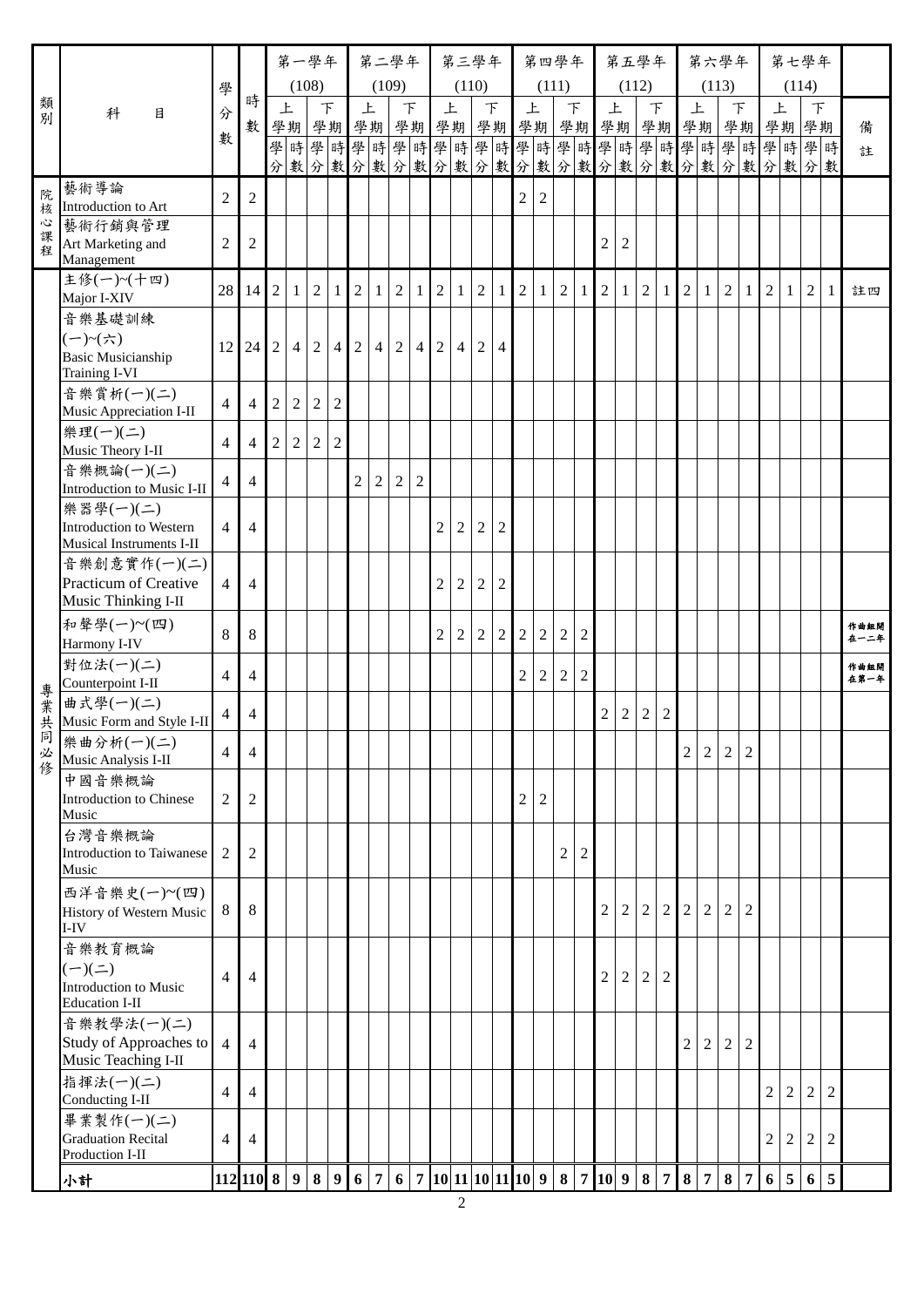|                  |                                                                      |                 |                |                  | 第一學年             |          |          |          | 第二學年     |          |          |                  | 第三學年           |                |                  |                         |                         | 第四學年                    |                         |                         | 第五學年                    |                         |                |                  | 第六學年           |                |                |                |                | 第七學年                             |                  |                  |
|------------------|----------------------------------------------------------------------|-----------------|----------------|------------------|------------------|----------|----------|----------|----------|----------|----------|------------------|----------------|----------------|------------------|-------------------------|-------------------------|-------------------------|-------------------------|-------------------------|-------------------------|-------------------------|----------------|------------------|----------------|----------------|----------------|----------------|----------------|----------------------------------|------------------|------------------|
|                  |                                                                      | 學               | 時              |                  |                  | (108)    |          |          | (109)    |          |          |                  | (110)          |                |                  |                         |                         | (111)                   |                         |                         | (112)                   |                         |                |                  | (113)          |                |                |                |                | (114)                            |                  | 備                |
| 類別               | 科<br>目                                                               | 分               | 數              |                  | 上                |          | F        | 上        |          | F        |          |                  | 上              | $\top$         |                  | 上                       |                         |                         | F                       |                         | 上                       |                         | $\top$         | 上                |                |                | $\top$         |                | 上              | $\top$<br>學期學期                   |                  | 註                |
|                  |                                                                      | 數               |                |                  |                  |          |          |          |          |          |          |                  |                |                |                  |                         |                         |                         |                         |                         |                         |                         |                |                  |                |                |                |                |                | 學時學時                             |                  |                  |
|                  |                                                                      |                 |                |                  |                  |          |          |          |          |          |          |                  |                |                |                  |                         |                         |                         |                         |                         |                         |                         |                |                  |                |                |                |                |                | 分數分數分數分數分數分數分數分數分數分數分數分數分數分數分數分數 |                  |                  |
|                  | 合奏(合唱)                                                               |                 |                |                  |                  |          |          |          |          |          |          |                  |                |                |                  |                         |                         |                         |                         |                         |                         |                         |                |                  |                |                |                |                |                |                                  |                  | 擇一修              |
|                  | $(\pm)$ ~ $(\wedge)$<br>Orchestra (Chorus)<br>V-VIII                 | 8               | 8              |                  |                  |          |          |          |          |          |          | $\overline{2}$   | $\overline{2}$ | $\overline{2}$ | $\overline{2}$   | 2                       | $\overline{2}$          | 2                       | 2                       |                         |                         |                         |                |                  |                |                |                |                |                |                                  |                  | 課系上<br>排定        |
|                  | 鍵盤和聲(一)(二)<br>Keyboard Harmony<br>$I-II$                             | $\overline{4}$  | 4              |                  |                  |          |          |          |          |          |          |                  |                |                |                  | $\overline{2}$          | $\overline{2}$          | $\overline{c}$          | 2                       |                         |                         |                         |                |                  |                |                |                |                |                |                                  |                  |                  |
| 作<br>曲<br>與      | 基礎創作軟體應用<br>$(-)(=)$<br><b>Practical Foundations</b><br>for Software | $\overline{4}$  | $\overline{4}$ |                  |                  |          |          |          |          |          |          |                  |                |                |                  | $\boldsymbol{2}$        | $\sqrt{2}$              | $\boldsymbol{2}$        | $\overline{2}$          |                         |                         |                         |                |                  |                |                |                |                |                |                                  |                  |                  |
| 影<br>像           | Application I-II<br>進階和聲學<br><b>Advanced Harmony</b>                 | $\overline{2}$  | 2              |                  |                  |          |          |          |          |          |          |                  |                |                |                  |                         |                         |                         |                         | $\overline{2}$          | $\overline{2}$          |                         |                |                  |                |                |                |                |                |                                  |                  |                  |
| 配<br>樂           | 進階對位法<br>Advanced<br>Counterpoint                                    | $\overline{2}$  | $\overline{c}$ |                  |                  |          |          |          |          |          |          |                  |                |                |                  |                         |                         |                         |                         |                         |                         | $\overline{c}$          | $\overline{c}$ |                  |                |                |                |                |                |                                  |                  |                  |
| 組                | 配器法(一)(二)<br>Orchestration I-II                                      | $\overline{4}$  | $\overline{4}$ |                  |                  |          |          |          |          |          |          |                  |                |                |                  |                         |                         |                         |                         | $\overline{2}$          | $\boldsymbol{2}$        | $\overline{2}$          | $\overline{2}$ |                  |                |                |                |                |                |                                  |                  |                  |
|                  | 配樂作品探討<br>$(-)(\equiv)$<br>Analysis of Film<br>Scoring I-II          | $\overline{4}$  | $\overline{4}$ |                  |                  |          |          |          |          |          |          |                  |                |                |                  |                         |                         |                         |                         | $\overline{2}$          | $\sqrt{2}$              | 2                       | $\overline{2}$ |                  |                |                |                |                |                |                                  |                  |                  |
| 專<br>業           | 作曲與影像配樂組小計 28                                                        |                 | 28             | $\boldsymbol{0}$ |                  |          |          |          |          | $\vert$  |          | $0\vert 2$       | $\overline{2}$ | 2 <sup>1</sup> | $\overline{2}$   | 6                       |                         | 6 6                     |                         | 6 6 6                   |                         |                         | 6 6 0 0        |                  |                |                | 0 <sub>0</sub> | $\mathbf{0}$   |                | 0 0 0                            |                  |                  |
| 分<br>組           | 合奏(合唱)<br>$(\pm)$ ~ $(\wedge)$<br>Orchestra (Chorus)                 | 8               | 8              |                  |                  |          |          |          |          |          |          | $\overline{2}$   | $\overline{2}$ | $\overline{2}$ | $\overline{2}$   | $\overline{2}$          | $\sqrt{2}$              | $\overline{c}$          | $\overline{2}$          |                         |                         |                         |                |                  |                |                |                |                |                |                                  |                  | 擇一修<br>課系上<br>排定 |
| 必<br>俢           | V-VIII<br>鍵盤和聲(一)(二)<br>Keyboard Harmony<br>$I-II$                   | $\vert 4 \vert$ | $\Delta$       |                  |                  |          |          |          |          |          |          |                  |                |                |                  |                         |                         | 2 2 2                   | $\overline{2}$          |                         |                         |                         |                |                  |                |                |                |                |                |                                  |                  |                  |
| 鍵<br>盤           | 伴奏(一)(二)<br>Accompanying<br>$II-I$                                   | 4               | $\overline{4}$ |                  |                  |          |          |          |          |          |          |                  |                |                |                  |                         |                         |                         |                         | $\boldsymbol{2}$        | $\overline{c}$          | $\overline{2}$          | $\overline{2}$ |                  |                |                |                |                |                |                                  |                  |                  |
| 組<br>鋼           | 鋼琴作品探討<br>$(-)(=)$<br>Piano Literature I-II                          | $\overline{4}$  | $\overline{4}$ |                  |                  |          |          |          |          |          |          |                  |                |                |                  |                         |                         |                         |                         | $\sqrt{2}$              | $\overline{c}$          | $\overline{2}$          | $\overline{2}$ |                  |                |                |                |                |                |                                  |                  |                  |
| 琴                | 二十世紀鋼琴作品<br>探討(一)(二)<br><b>Twentieth Century</b><br>Piano Music I-II | $\overline{4}$  | $\overline{4}$ |                  |                  |          |          |          |          |          |          |                  |                |                |                  |                         |                         |                         |                         |                         |                         |                         |                | $\mathfrak{D}$   | 2              | $\overline{c}$ | $\mathfrak{2}$ |                |                |                                  |                  |                  |
|                  | 鋼琴教材教學法<br>$(-)(-)$<br>Piano Pedagogy I-II                           | 4               | $\overline{4}$ |                  |                  |          |          |          |          |          |          |                  |                |                |                  |                         |                         |                         |                         |                         |                         |                         |                |                  |                |                |                | $\overline{c}$ | $\overline{2}$ | $\boldsymbol{2}$                 | 2                |                  |
|                  | 鍵盤組(鋼琴)小計 28                                                         |                 | 28             | $\mathbf{0}$     | $\boldsymbol{0}$ | $\bf{0}$ | $\bf{0}$ | $\bf{0}$ | $\bf{0}$ | $\bf{0}$ | $\bf{0}$ | $\boldsymbol{2}$ | $\overline{2}$ | $\mathbf 2$    | $\boldsymbol{2}$ | $\overline{\mathbf{4}}$ | $\overline{\mathbf{4}}$ | $\overline{\mathbf{4}}$ | $\overline{\mathbf{4}}$ | $\overline{\mathbf{4}}$ | $\overline{\mathbf{4}}$ | $\overline{\mathbf{4}}$ | $\overline{4}$ | $\boldsymbol{2}$ | $\overline{2}$ | $\overline{2}$ | $\mathbf 2$    | $\overline{2}$ | $\overline{2}$ | $\mathbf 2$                      | $\boldsymbol{2}$ |                  |
| 鍵<br>盤<br>組<br>電 | 合奏(合唱)<br>$(\pm)$ ~ $(\wedge)$<br>Orchestra (Chorus)<br>V-VIII       | 8               | 8              |                  |                  |          |          |          |          |          |          | 2                | 2              | $\overline{2}$ | 2                | $\overline{2}$          | $\overline{2}$          | 2                       | 2                       |                         |                         |                         |                |                  |                |                |                |                |                |                                  |                  | 擇一修<br>課系上<br>排定 |
| 子<br>琴           | 鍵盤和聲(一)(二)<br>Keyboard Harmony<br>$I-II$                             | 4               | 4              |                  |                  |          |          |          |          |          |          |                  |                |                |                  | $\boldsymbol{2}$        | $\boldsymbol{2}$        | 2                       | 2                       |                         |                         |                         |                |                  |                |                |                |                |                |                                  |                  |                  |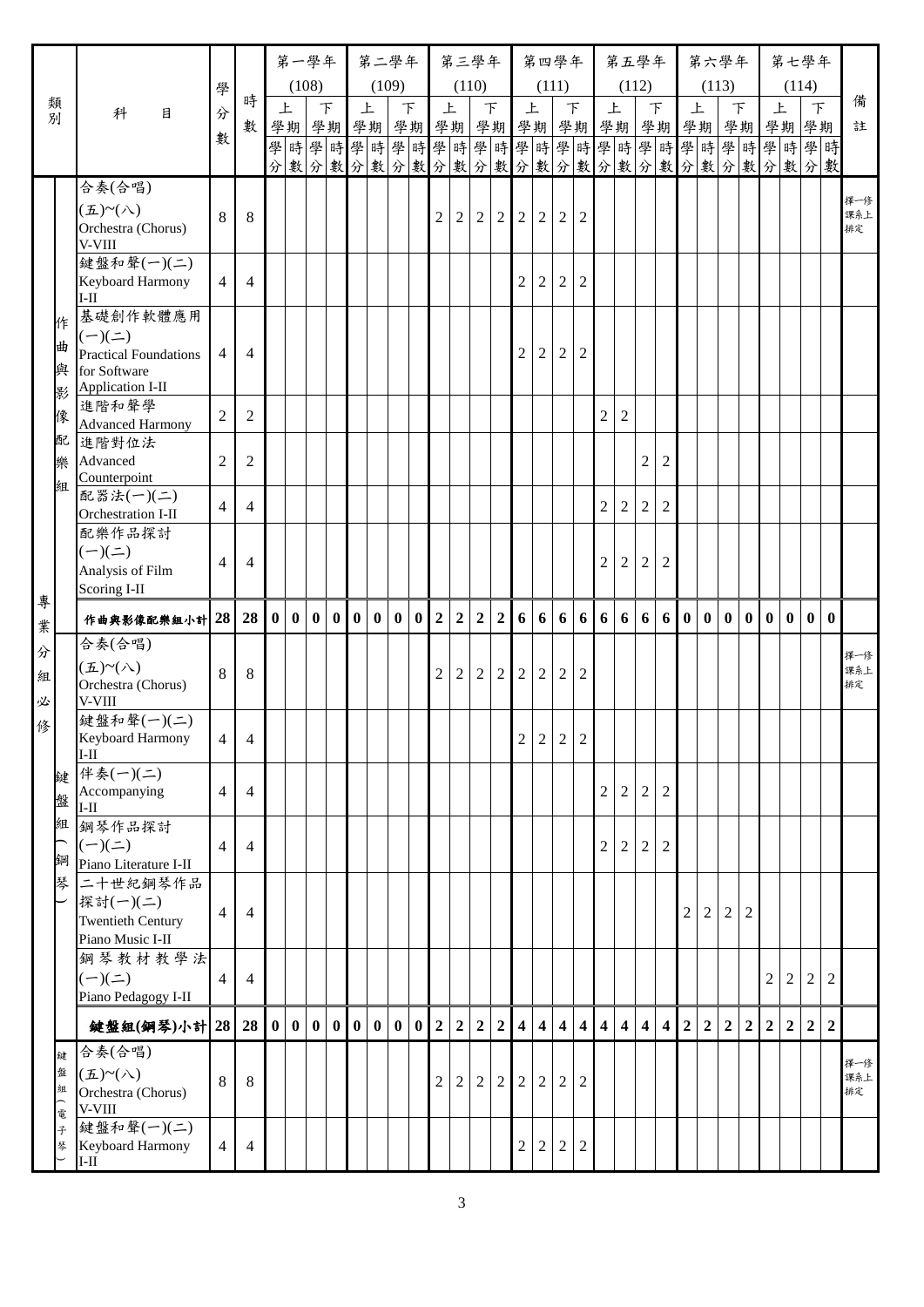|            |        |                                              |                  |                          |                  | 第一學年             |                  |                          |                  | 第二學年             |                |                  |                |                | 第三學年           |                  |                  |                  | 第四學年                     |                |                         | 第五學年                    |                         |                         |                  | 第六學年           |                  |                  |                |                  | 第七學年                                 |                |            |
|------------|--------|----------------------------------------------|------------------|--------------------------|------------------|------------------|------------------|--------------------------|------------------|------------------|----------------|------------------|----------------|----------------|----------------|------------------|------------------|------------------|--------------------------|----------------|-------------------------|-------------------------|-------------------------|-------------------------|------------------|----------------|------------------|------------------|----------------|------------------|--------------------------------------|----------------|------------|
|            |        |                                              | 學                |                          |                  |                  | (108)            |                          |                  | (109)            |                |                  |                | (110)          |                |                  |                  |                  | (111)                    |                |                         | (112)                   |                         |                         |                  |                | (113)            |                  |                |                  | (114)                                |                |            |
| 類<br>別     |        | 科<br>目                                       | 分                | 時                        |                  | 上                |                  | $\overline{\mathcal{F}}$ | 上                |                  | F              |                  |                | 上              |                | F                | 上                |                  |                          | F              |                         | 上                       |                         | $\top$                  |                  | 上              |                  | $\top$           |                | 上                | $\top$                               |                | 備          |
|            |        |                                              | 數                | 數                        |                  |                  |                  | 學期學期學期                   |                  |                  |                | 學期               |                | 學期             |                | 學期               | 學期               |                  |                          | 學期             |                         | 學期                      |                         | 學期學期學期                  |                  |                |                  |                  |                |                  | 學期學期<br>學時學時學時學時學時學時學時學時學時學時學時學時學時學時 |                | 註          |
|            |        |                                              |                  |                          |                  |                  |                  |                          |                  |                  |                |                  |                |                |                |                  |                  |                  |                          |                |                         |                         |                         |                         |                  |                |                  |                  |                |                  | 分數分數分數分數分數分數分數分數分數分數分數分數分數分數分數       |                |            |
|            |        | 基礎創作軟體應用                                     |                  |                          |                  |                  |                  |                          |                  |                  |                |                  |                |                |                |                  |                  |                  |                          |                |                         |                         |                         |                         |                  |                |                  |                  |                |                  |                                      |                |            |
|            |        | $(-)(\equiv)$                                | $\overline{4}$   | 4                        |                  |                  |                  |                          |                  |                  |                |                  |                |                |                |                  | $\boldsymbol{2}$ | $\sqrt{2}$       | $\overline{2}$           | $\overline{2}$ |                         |                         |                         |                         |                  |                |                  |                  |                |                  |                                      |                |            |
| 鍵          |        | <b>Practical Foundations</b><br>for Software |                  |                          |                  |                  |                  |                          |                  |                  |                |                  |                |                |                |                  |                  |                  |                          |                |                         |                         |                         |                         |                  |                |                  |                  |                |                  |                                      |                |            |
| 盤          |        | Application I-II                             |                  |                          |                  |                  |                  |                          |                  |                  |                |                  |                |                |                |                  |                  |                  |                          |                |                         |                         |                         |                         |                  |                |                  |                  |                |                  |                                      |                |            |
|            |        | 配器法(一)(二)<br><b>组</b> Orchestration I-II     | $\overline{4}$   | $\overline{4}$           |                  |                  |                  |                          |                  |                  |                |                  |                |                |                |                  |                  |                  |                          |                | 2                       | $\overline{2}$          | $\overline{2}$          | $\overline{2}$          |                  |                |                  |                  |                |                  |                                      |                |            |
|            |        | 配樂作品探討                                       |                  |                          |                  |                  |                  |                          |                  |                  |                |                  |                |                |                |                  |                  |                  |                          |                |                         |                         |                         |                         |                  |                |                  |                  |                |                  |                                      |                |            |
| 電          |        | $(-)(\equiv)$                                | 4                | $\overline{\mathcal{A}}$ |                  |                  |                  |                          |                  |                  |                |                  |                |                |                |                  |                  |                  |                          |                | 2                       | $\overline{2}$          | 2                       | 2                       |                  |                |                  |                  |                |                  |                                      |                |            |
| $\ddot{x}$ |        | Analysis of Film                             |                  |                          |                  |                  |                  |                          |                  |                  |                |                  |                |                |                |                  |                  |                  |                          |                |                         |                         |                         |                         |                  |                |                  |                  |                |                  |                                      |                |            |
| 琴          |        | Scoring I-II<br>鋼琴教材教學法                      |                  |                          |                  |                  |                  |                          |                  |                  |                |                  |                |                |                |                  |                  |                  |                          |                |                         |                         |                         |                         |                  |                |                  |                  |                |                  |                                      |                |            |
|            |        | $(-)(\equiv)$                                | $\overline{4}$   | $\overline{4}$           |                  |                  |                  |                          |                  |                  |                |                  |                |                |                |                  |                  |                  |                          |                |                         |                         |                         |                         |                  |                |                  |                  | 2              | $\overline{2}$   | $\overline{2}$                       | $\overline{2}$ |            |
|            |        | Piano Pedagogy I-II                          |                  |                          |                  |                  |                  |                          |                  |                  |                |                  |                |                |                |                  |                  |                  |                          |                |                         |                         |                         |                         |                  |                |                  |                  |                |                  |                                      |                |            |
|            |        | 鍵盤組(電子琴)小計                                   |                  | $28 \mid 28$             | $\mathbf{0}$     | $\mathbf{0}$     | $\mathbf{0}$     | $\vert 0 \vert$          | $\bf{0}$         | $\bf{0}$         |                | 0 <sub>0</sub>   | $\overline{2}$ | $\overline{2}$ | $\overline{2}$ | $\overline{2}$   | 6                | 6 <sup>1</sup>   | 6                        | 6              | $\overline{4}$          | $\overline{\mathbf{4}}$ | $\overline{\mathbf{4}}$ | 4 <sup>1</sup>          | $\mathbf{0}$     | $\mathbf{0}$   | $\mathbf{0}$     | $\mathbf{0}$     | $\overline{2}$ | $\overline{2}$   | $\overline{2}$                       | $\overline{2}$ |            |
|            |        | 合奏(合唱)                                       |                  |                          |                  |                  |                  |                          |                  |                  |                |                  |                |                |                |                  |                  |                  |                          |                |                         |                         |                         |                         |                  |                |                  |                  |                |                  |                                      |                | 擇一修        |
|            |        | (五)~(十二)                                     |                  | 16 16                    |                  |                  |                  |                          |                  |                  |                |                  | $\mathfrak{D}$ | $\overline{2}$ | 2              | 2                | $\overline{2}$   | $\overline{2}$   | $\overline{2}$           | $\overline{2}$ | $\overline{2}$          | $\overline{2}$          | 2                       | $\overline{2}$          | $\overline{2}$   | 2              | 2                | $\overline{2}$   |                |                  |                                      |                | 課系上        |
|            |        | Orchestra (Chorus)<br>V-XII                  |                  |                          |                  |                  |                  |                          |                  |                  |                |                  |                |                |                |                  |                  |                  |                          |                |                         |                         |                         |                         |                  |                |                  |                  |                |                  |                                      |                | 排定         |
|            |        | 聲樂作品探討                                       |                  |                          |                  |                  |                  |                          |                  |                  |                |                  |                |                |                |                  |                  |                  |                          |                |                         |                         |                         |                         |                  |                |                  |                  |                |                  |                                      |                |            |
| 專          |        | $(-)(\underline{-})$                         | $\overline{4}$   | 4                        |                  |                  |                  |                          |                  |                  |                |                  |                |                |                |                  |                  |                  |                          |                | $\sqrt{2}$              | $\overline{c}$          | $\overline{2}$          | $\overline{2}$          |                  |                |                  |                  |                |                  |                                      |                |            |
| 聲<br>業     |        | Vocal Literature I-II<br>語音學                 |                  |                          |                  |                  |                  |                          |                  |                  |                |                  |                |                |                |                  |                  |                  |                          |                |                         |                         |                         |                         |                  |                |                  |                  |                |                  |                                      |                |            |
| 分          |        | 樂 Linguistics                                | $\overline{2}$   | 2                        | 1                | $\mathbf{1}$     | $\mathbf{1}$     | $\mathbf{1}$             |                  |                  |                |                  |                |                |                |                  |                  |                  |                          |                |                         |                         |                         |                         |                  |                |                  |                  |                |                  |                                      |                |            |
| 組          | 組      | 義大利文語韻學                                      | $\boldsymbol{2}$ | $\overline{c}$           |                  |                  |                  |                          | $\mathbf{1}$     | 1                | $\mathbf{1}$   | $\mathbf{1}$     |                |                |                |                  |                  |                  |                          |                |                         |                         |                         |                         |                  |                |                  |                  |                |                  |                                      |                |            |
| 必          |        | <b>Italian Diction</b><br>德文語韻學              |                  |                          |                  |                  |                  |                          |                  |                  |                |                  |                |                |                |                  |                  |                  |                          |                |                         |                         |                         |                         |                  |                |                  |                  |                |                  |                                      |                |            |
| 俢          |        | <b>German Diction</b>                        | $\mathfrak{2}$   | $\overline{c}$           |                  |                  |                  |                          |                  |                  |                |                  | 1              | $\mathbf{1}$   | $\mathbf{1}$   | 1                |                  |                  |                          |                |                         |                         |                         |                         |                  |                |                  |                  |                |                  |                                      |                |            |
|            |        | 法文語韻學<br><b>French Diction</b>               | $\overline{2}$   | $\overline{2}$           |                  |                  |                  |                          |                  |                  |                |                  |                |                |                |                  |                  |                  | $1 \mid 1 \mid 1 \mid 1$ |                |                         |                         |                         |                         |                  |                |                  |                  |                |                  |                                      |                |            |
|            |        | 聲樂組小計 28 28                                  |                  |                          | $\mathbf{1}$     | $\mathbf{1}$     | $\vert 1 \vert$  | $\mathbf{1}$             | $\mathbf{1}$     | 1                | $\mathbf{1}$   | 1 <sup>1</sup>   | 3 3            |                | $\mathbf{3}$   | $\mathbf{3}$     | $\mathbf{3}$     | $\mathbf{3}$     | $\mathbf{3}$             | 3 <sup>1</sup> | $\overline{\mathbf{4}}$ | 4                       | $\overline{\mathbf{4}}$ | $\boldsymbol{4}$        | $\boldsymbol{2}$ | $\overline{2}$ | $\boldsymbol{2}$ | $\boldsymbol{2}$ | $\mathbf{0}$   | $\mathbf{0}$     | $\mathbf{0}$                         | $\mathbf{0}$   |            |
|            |        | 合奏(合唱)                                       |                  |                          |                  |                  |                  |                          |                  |                  |                |                  |                |                |                |                  |                  |                  |                          |                |                         |                         |                         |                         |                  |                |                  |                  |                |                  |                                      |                |            |
|            |        | $(-)$ ~ $(+=)$                               | 24               | 24                       | $\overline{2}$   | $\boldsymbol{2}$ | 2                | $\overline{2}$           | $\sqrt{2}$       | $\overline{2}$   | $\overline{2}$ | $\overline{2}$   | 2              | 2              | 2              | $\overline{c}$   | $\sqrt{2}$       | $\overline{2}$   | 2                        | 2              | 2                       | 2                       | 2                       | $\overline{2}$          | 2                | 2              | $\overline{2}$   | $\overline{c}$   |                |                  |                                      |                | 擇一修<br>課系上 |
|            | 管      | Orchestra (Chorus)                           |                  |                          |                  |                  |                  |                          |                  |                  |                |                  |                |                |                |                  |                  |                  |                          |                |                         |                         |                         |                         |                  |                |                  |                  |                |                  |                                      |                | 排定         |
|            | 絃      | I-XII<br>管弦樂作品探討                             |                  |                          |                  |                  |                  |                          |                  |                  |                |                  |                |                |                |                  |                  |                  |                          |                |                         |                         |                         |                         |                  |                |                  |                  |                |                  |                                      |                |            |
|            | 樂      | $(-)(\equiv)$                                |                  |                          |                  |                  |                  |                          |                  |                  |                |                  |                |                |                |                  |                  |                  |                          |                |                         |                         |                         |                         |                  |                |                  |                  |                |                  |                                      |                |            |
|            | 組      | String and Wind                              | 4                | $\overline{4}$           |                  |                  |                  |                          |                  |                  |                |                  |                |                |                |                  |                  |                  |                          |                | $\overline{c}$          | $\overline{2}$          | $\overline{2}$          | $\overline{2}$          |                  |                |                  |                  |                |                  |                                      |                |            |
|            |        | Literature I-II                              |                  |                          |                  |                  |                  |                          |                  |                  |                |                  |                |                |                |                  |                  |                  |                          |                |                         |                         |                         |                         |                  |                |                  |                  |                |                  |                                      |                |            |
|            |        | 管弦樂組小計                                       | 28               | 28                       | $\boldsymbol{2}$ | $\mathbf 2$      | $\boldsymbol{2}$ | $\boldsymbol{2}$         | $\boldsymbol{2}$ | $\boldsymbol{2}$ | $\overline{2}$ | $\boldsymbol{2}$ | $\overline{2}$ | $\overline{2}$ | $\mathbf 2$    | $\mathbf 2$      | $\boldsymbol{2}$ | $\boldsymbol{2}$ | $\mathbf 2$              | $\overline{2}$ | $\overline{\mathbf{4}}$ | $\overline{\mathbf{4}}$ | $\overline{\mathbf{4}}$ | $\overline{\mathbf{4}}$ | $\mathbf 2$      | $\overline{2}$ | $\overline{2}$   | $\mathbf 2$      | $\bf{0}$       | $\boldsymbol{0}$ | $\mathbf{0}$                         | $\mathbf{0}$   |            |
|            |        | 合奏(合唱)<br>$(-)$ ~ $(+=)$                     |                  |                          |                  |                  |                  |                          |                  |                  |                |                  |                |                |                |                  |                  |                  |                          |                |                         |                         |                         |                         |                  |                |                  |                  |                |                  |                                      |                | 擇一修        |
|            | 傳      | Orchestra (Chorus)                           | 24               | 24                       | $\overline{2}$   | $\overline{c}$   | 2                | $\overline{c}$           | $\overline{2}$   | $\overline{c}$   | $\overline{2}$ | 2                | 2              | $\overline{2}$ | $\overline{2}$ | 2                | $\overline{2}$   | $\overline{2}$   | 2                        | 2              | 2                       | 2                       | 2                       | $\overline{2}$          | 2                | 2              | $\overline{2}$   | $\overline{2}$   |                |                  |                                      |                | 課系上<br>排定  |
|            | 統      | $I-XII$                                      |                  |                          |                  |                  |                  |                          |                  |                  |                |                  |                |                |                |                  |                  |                  |                          |                |                         |                         |                         |                         |                  |                |                  |                  |                |                  |                                      |                |            |
|            | 흡      | 傳統音樂作品探討<br>$(-)(\pm)$                       |                  |                          |                  |                  |                  |                          |                  |                  |                |                  |                |                |                |                  |                  |                  |                          |                |                         |                         |                         |                         |                  |                |                  |                  |                |                  |                                      |                |            |
|            | 樂<br>組 | <b>Traditional Music</b>                     | $\overline{4}$   | 4                        |                  |                  |                  |                          |                  |                  |                |                  |                |                |                |                  |                  |                  |                          |                | $\overline{c}$          | $\overline{c}$          | $\overline{2}$          | $\overline{2}$          |                  |                |                  |                  |                |                  |                                      |                |            |
|            |        | Literature I-II                              |                  |                          |                  |                  |                  |                          |                  |                  |                |                  |                |                |                |                  |                  |                  |                          |                |                         |                         |                         |                         |                  |                |                  |                  |                |                  |                                      |                |            |
|            |        | 傳統音樂組小計                                      |                  | $28 \mid 28$             | $\overline{2}$   | $\overline{2}$   | $\mathbf 2$      | $\overline{2}$           | $\overline{2}$   | $\overline{2}$   | $\overline{2}$ | $\mathbf 2$      | $\overline{2}$ | $\overline{2}$ | $\overline{2}$ | $\boldsymbol{2}$ | $\mathbf 2$      | $\overline{2}$   | $\mathbf 2$              | $\overline{2}$ | $\overline{\mathbf{4}}$ | $\overline{\mathbf{4}}$ | $\overline{\mathbf{4}}$ | $\overline{\mathbf{4}}$ | $\mathbf 2$      | $\mathbf 2$    | $\overline{2}$   | $\overline{2}$   | $\bf{0}$       | $\boldsymbol{0}$ | $\mathbf{0}$                         | $\bf{0}$       |            |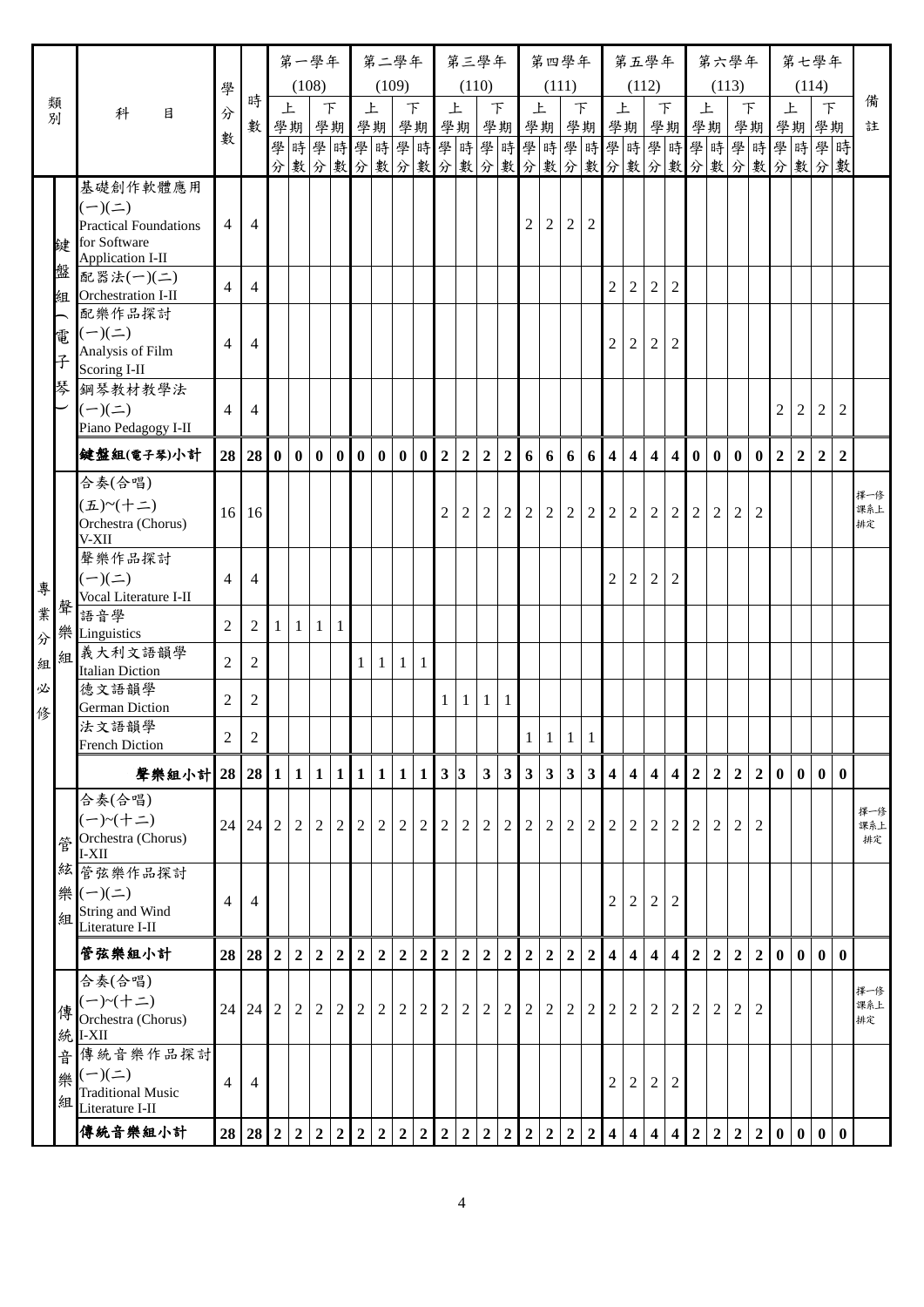|   |   |                                          |                  |                | 第一學年 | (108) |        |                | 第二學年           | (109)      |                |                | 第三學年<br>(110) |                |                |                        |                | 第四學年<br>(111)  |                               |                | 第五學年                   | (112)          |                |                |                | 第六學年<br>(113)  |                |            |                | 第七學年<br>(114)                    |                |              |
|---|---|------------------------------------------|------------------|----------------|------|-------|--------|----------------|----------------|------------|----------------|----------------|---------------|----------------|----------------|------------------------|----------------|----------------|-------------------------------|----------------|------------------------|----------------|----------------|----------------|----------------|----------------|----------------|------------|----------------|----------------------------------|----------------|--------------|
| 類 |   |                                          | 學                | 時              | 上    |       | $\top$ |                | 上              |            | F              |                | 上             |                | $\top$         |                        | 上              |                | $\top$                        |                | 上                      |                | $\top$         | 上              |                |                | F              |            | 上              | $\top$                           |                | 備            |
| 別 |   | 科<br>目                                   | 分                | 數              | 學期學期 |       |        |                | 學期學期           |            |                |                | 學期            |                |                | 學期學期                   |                |                | 學期學期                          |                |                        |                |                |                |                | 學期 學期 學期       |                |            |                | 學期學期                             |                | 註            |
|   |   |                                          | 數                |                |      |       |        |                |                |            |                |                |               |                |                |                        |                |                |                               |                |                        |                |                |                |                |                |                |            |                | 學時學時學時學時學時學時學時學時學時學時學時學時學時學時學時   |                |              |
|   |   |                                          |                  |                |      |       |        |                |                |            |                |                |               |                |                |                        |                |                |                               |                |                        |                |                |                |                |                |                |            |                | 分數分數分數分數分數分數分數分數分數分數分數分數分數分數分數分數 |                |              |
|   |   | 選修樂器(一)~(十)                              | 10               |                |      |       |        |                |                |            |                |                |               |                |                |                        |                |                | 1 1 1 1                       |                |                        |                |                |                |                |                |                |            |                |                                  |                | 註一           |
|   |   | Minor I-X                                |                  |                |      |       |        |                |                |            |                |                |               |                |                |                        |                |                |                               |                |                        | $\vert$ 1      | $\overline{1}$ |                |                |                |                |            |                |                                  |                |              |
|   |   | 第二主修(一)~(八)                              | 8                | 8              |      |       |        |                |                |            |                |                |               |                |                | $\mathbf{1}$           | 1 <sub>1</sub> |                | $1 \mid 1 \mid 1 \mid 1 \mid$ |                |                        |                |                |                |                | 1 1 1 1 1 1 1  |                |            |                |                                  |                | $1 1 1 1$ 註二 |
|   |   | Second MajorI-VIII                       |                  |                |      |       |        |                |                |            |                |                |               |                |                |                        |                |                |                               |                |                        |                |                |                |                |                |                |            |                |                                  |                |              |
|   |   | 視奏(一)(二)                                 | $\overline{4}$   | $\overline{4}$ |      |       |        | $\overline{2}$ | $\overline{2}$ | $\sqrt{2}$ | $\overline{2}$ |                |               |                |                |                        |                |                |                               |                |                        |                |                |                |                |                |                |            |                |                                  |                |              |
|   |   | <b>Sight Reading I-II</b><br>管風琴彈奏(一)(二) |                  |                |      |       |        |                |                |            |                |                |               |                |                |                        |                |                |                               |                |                        |                |                |                |                |                |                |            |                |                                  |                |              |
|   |   | Organ Performance I-II                   | $\overline{4}$   | $\overline{4}$ |      |       |        |                |                |            |                | 2              | 2             | 2              | 2              |                        |                |                |                               |                |                        |                |                |                |                |                |                |            |                |                                  |                |              |
|   |   | 總譜彈奏(一)(二)                               |                  |                |      |       |        |                |                |            |                |                |               |                |                |                        |                |                |                               |                |                        |                |                |                |                |                |                |            |                |                                  |                |              |
|   |   | <b>Score Reading I-II</b>                | $\overline{4}$   | $\overline{4}$ |      |       |        |                |                |            |                |                |               |                |                | $\overline{2}$         | $\overline{2}$ | $\overline{2}$ | $\overline{2}$                |                |                        |                |                |                |                |                |                |            |                |                                  |                |              |
|   |   | 數字低音與即興演                                 |                  |                |      |       |        |                |                |            |                |                |               |                |                |                        |                |                |                               |                |                        |                |                |                |                |                |                |            |                |                                  |                |              |
|   |   | 奏(一)(二)                                  | $\overline{4}$   | $\overline{4}$ |      |       |        |                |                |            |                |                |               |                |                |                        |                |                |                               | $\overline{2}$ | $\overline{2}$         | 2              | 2              |                |                |                |                |            |                |                                  |                |              |
|   |   | Continuo Realization                     |                  |                |      |       |        |                |                |            |                |                |               |                |                |                        |                |                |                               |                |                        |                |                |                |                |                |                |            |                |                                  |                |              |
|   |   | and Improvisation I-II                   |                  |                |      |       |        |                |                |            |                |                |               |                |                |                        |                |                |                               |                |                        |                |                |                |                |                |                |            |                |                                  |                |              |
|   |   | 歌劇探討(一)(二)                               | $\overline{4}$   | $\overline{4}$ |      |       |        |                |                |            |                |                |               |                |                |                        |                |                |                               | $\overline{2}$ | $\overline{2}$         | 2              | 2              |                |                |                |                |            |                |                                  |                |              |
|   |   | Opera Literature I-II<br>演奏醫學概論          |                  |                |      |       |        |                |                |            |                |                |               |                |                |                        |                |                |                               |                |                        |                |                |                |                |                |                |            |                |                                  |                |              |
|   | 音 | $(-)(\equiv)$                            |                  |                |      |       |        |                |                |            |                |                |               |                |                |                        |                |                |                               |                |                        |                |                |                |                |                |                |            |                |                                  |                |              |
|   |   | 樂 Introduction to                        | $\overline{4}$   | $\overline{4}$ |      |       |        |                |                |            |                |                |               |                |                |                        |                |                |                               |                |                        |                |                | $\overline{2}$ | 2              | $\overline{2}$ | $\overline{2}$ |            |                |                                  |                |              |
|   |   | 演 Performing Arts                        |                  |                |      |       |        |                |                |            |                |                |               |                |                |                        |                |                |                               |                |                        |                |                |                |                |                |                |            |                |                                  |                |              |
|   | 奏 | Medicine I-II                            |                  |                |      |       |        |                |                |            |                |                |               |                |                |                        |                |                |                               |                |                        |                |                |                |                |                |                |            |                |                                  |                |              |
|   | 類 | 合奏(合唱)                                   |                  |                |      |       |        |                |                |            |                |                |               |                |                |                        |                |                |                               |                |                        |                |                |                |                |                |                |            |                |                                  |                |              |
| 專 |   | (十三)(十四)                                 | $\overline{4}$   | $\overline{4}$ |      |       |        |                |                |            |                |                |               |                |                |                        |                |                |                               |                |                        |                |                |                |                |                |                | 2          | $\overline{2}$ | $\overline{2}$                   | $\overline{2}$ |              |
| 業 |   | Orchestra (Chorus)<br>XIII-XIV           |                  |                |      |       |        |                |                |            |                |                |               |                |                |                        |                |                |                               |                |                        |                |                |                |                |                |                |            |                |                                  |                |              |
| 選 |   | 管弦樂合奏                                    |                  |                |      |       |        |                |                |            |                |                |               |                |                |                        |                |                |                               |                |                        |                |                |                |                |                |                |            |                |                                  |                |              |
| 俢 |   | $(-)$ ~ $(\wedge)$                       |                  | $16 \mid 32$   |      |       |        |                |                |            |                | $\mathbf{2}$   | $\vert$       | $\overline{2}$ |                | $4 \mid 2 \mid 4 \mid$ |                | $\overline{2}$ |                               |                | $4 \mid 2 \mid 4 \mid$ | $\overline{2}$ | $4 \mid 2$     |                | $\overline{4}$ | $\overline{2}$ | $\overline{4}$ |            |                |                                  |                | 必<br>選       |
|   |   | Orchestra I-VIII                         |                  |                |      |       |        |                |                |            |                |                |               |                |                |                        |                |                |                               |                |                        |                |                |                |                |                |                |            |                |                                  |                | 修            |
|   |   | 管弦樂合奏(九)(十)                              | $\overline{4}$   | $\,8\,$        |      |       |        |                |                |            |                |                |               |                |                |                        |                |                |                               |                |                        |                |                |                |                |                |                | $\sqrt{2}$ | 4 <sup>1</sup> | 2                                | $\overline{4}$ |              |
|   |   | Orchestra IX-X                           |                  |                |      |       |        |                |                |            |                |                |               |                |                |                        |                |                |                               |                |                        |                |                |                |                |                |                |            |                |                                  |                |              |
|   |   | 演奏與實習                                    |                  |                |      |       |        |                |                |            |                |                |               |                |                |                        |                |                |                               |                |                        |                |                |                |                |                |                |            |                |                                  |                |              |
|   |   | (一)~(六)                                  | 12               | 12             |      |       |        |                |                |            |                |                |               |                |                | $\boldsymbol{2}$       | $\overline{2}$ | $\overline{2}$ | $\overline{2}$                | $\overline{2}$ | 2                      | $\overline{2}$ | $\overline{2}$ | 2              | 2              | $\overline{c}$ | $\overline{2}$ |            |                |                                  |                |              |
|   |   | Performance Class I-VI                   |                  |                |      |       |        |                |                |            |                |                |               |                |                |                        |                |                |                               |                |                        |                |                |                |                |                |                |            |                |                                  |                |              |
|   |   | 演奏探討與實習                                  |                  |                |      |       |        |                |                |            |                |                |               |                |                |                        |                |                |                               |                |                        |                |                |                |                |                |                |            |                |                                  |                |              |
|   |   | $(-)(\equiv)$<br>Performance Studies     | $\overline{4}$   | $\overline{4}$ |      |       |        |                |                |            |                |                |               |                |                |                        |                |                |                               |                |                        |                |                |                |                |                |                | 2          | 2              | $\overline{2}$                   | 2              |              |
|   |   | $II-I$                                   |                  |                |      |       |        |                |                |            |                |                |               |                |                |                        |                |                |                               |                |                        |                |                |                |                |                |                |            |                |                                  |                |              |
|   |   | 室内樂(一)~(四)                               |                  |                |      |       |        |                |                |            |                |                |               |                |                |                        |                |                |                               |                |                        |                |                |                |                |                |                |            |                |                                  |                |              |
|   |   | Chamber Music I-IV                       | 8                | 8              |      |       |        |                |                |            |                |                |               |                |                |                        |                |                |                               | $\overline{2}$ | $\overline{2}$         | $\overline{2}$ | 2 2            |                | 2              | $\overline{2}$ | $\overline{2}$ |            |                |                                  |                |              |
|   |   | 西洋藝術史(一)(二)                              |                  |                |      |       |        |                |                |            |                |                |               |                |                |                        |                |                |                               |                |                        |                |                |                |                |                |                |            |                |                                  |                |              |
|   |   | History of Western Arts                  | $\overline{4}$   | $\overline{4}$ |      |       |        |                |                |            |                | $\overline{c}$ | 2             | 2              | $\overline{2}$ |                        |                |                |                               |                |                        |                |                |                |                |                |                |            |                |                                  |                |              |
|   |   | $I-II$                                   |                  |                |      |       |        |                |                |            |                |                |               |                |                |                        |                |                |                               |                |                        |                |                |                |                |                |                |            |                |                                  |                |              |
|   | 音 | 美學                                       | $\overline{2}$   | 2              |      |       |        |                |                |            |                |                |               |                |                |                        |                |                |                               | 2 <sup>1</sup> | 2                      |                |                |                |                |                |                |            |                |                                  |                |              |
|   | 樂 | Aesthetics                               |                  |                |      |       |        |                |                |            |                |                |               |                |                |                        |                |                |                               |                |                        |                |                |                |                |                |                |            |                |                                  |                |              |
|   | 學 | 中國音樂史                                    |                  |                |      |       |        |                |                |            |                |                |               |                |                |                        |                |                |                               |                |                        |                |                |                |                |                |                |            |                |                                  |                |              |
|   |   | <b>History of Chinese</b><br>類 Music     | $\overline{2}$   | 2              |      |       |        |                |                |            |                |                |               |                |                |                        |                |                |                               | $\mathfrak{2}$ | 2                      |                |                |                |                |                |                |            |                |                                  |                |              |
|   |   | 台灣音樂史                                    |                  |                |      |       |        |                |                |            |                |                |               |                |                |                        |                |                |                               |                |                        |                |                |                |                |                |                |            |                |                                  |                |              |
|   |   | <b>History of Taiwanese</b>              | $\boldsymbol{2}$ | 2              |      |       |        |                |                |            |                |                |               |                |                |                        |                |                |                               |                |                        | 2              | 2              |                |                |                |                |            |                |                                  |                |              |
|   |   | Music                                    |                  |                |      |       |        |                |                |            |                |                |               |                |                |                        |                |                |                               |                |                        |                |                |                |                |                |                |            |                |                                  |                |              |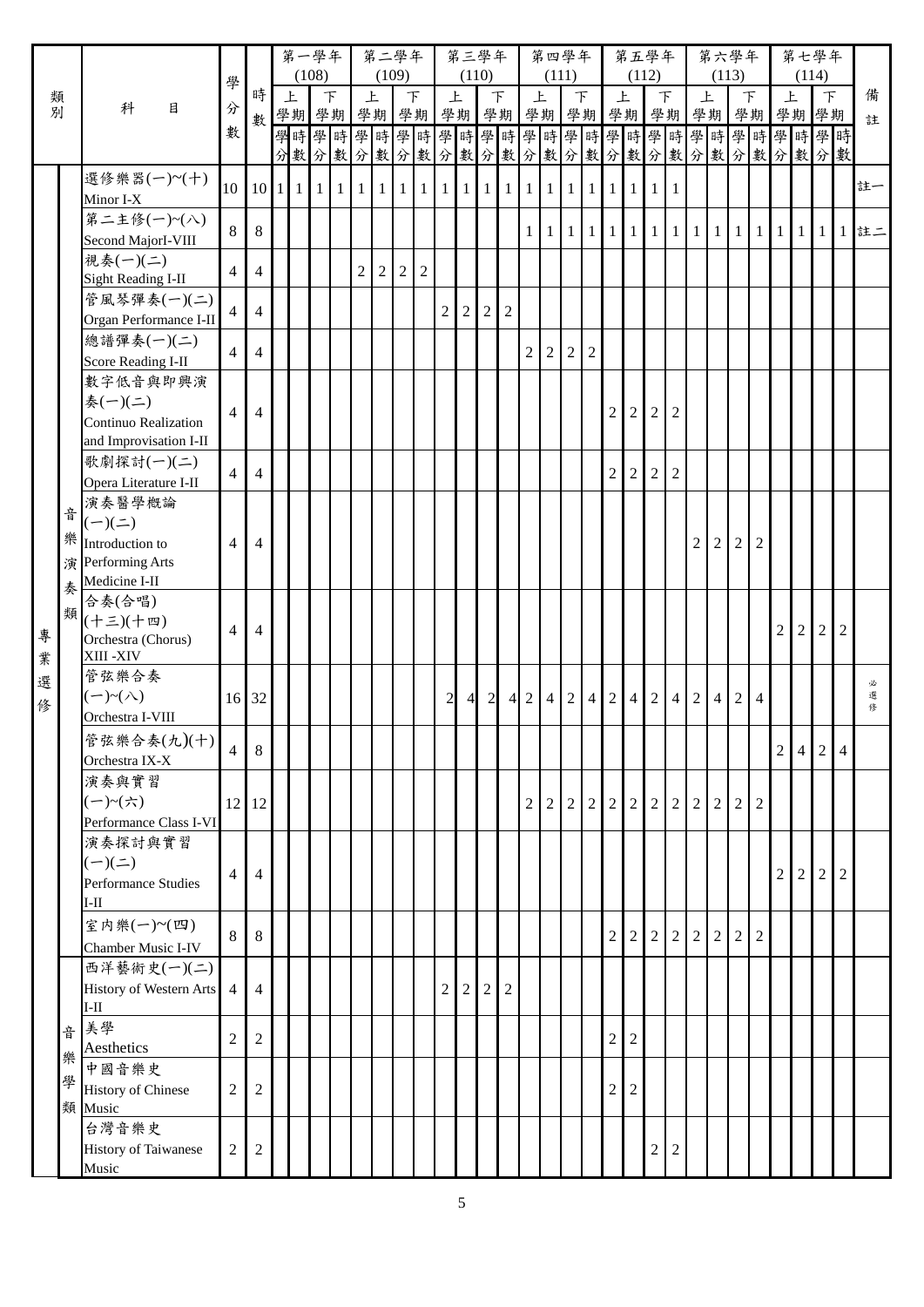|        |                  |                                                                                   | 學                       |                | 第一學年 | (108) |             | 第二學年<br>(109) |         |   | 第三學年<br>(110) |   |                |                | 第四學年<br>(111)  |                |                | (112)        | 第五學年           |                |                | (113)          | 第六學年                                                           |                  |            | (114)          | 第七學年           |                |        |
|--------|------------------|-----------------------------------------------------------------------------------|-------------------------|----------------|------|-------|-------------|---------------|---------|---|---------------|---|----------------|----------------|----------------|----------------|----------------|--------------|----------------|----------------|----------------|----------------|----------------------------------------------------------------|------------------|------------|----------------|----------------|----------------|--------|
| 類<br>別 |                  | 科<br>目                                                                            | 分                       | 時<br>數         | 上    |       | F<br>學期學期學期 | 上             | F<br>學期 | 上 | 學期學期          | F | 上              |                | F<br>學期學期學期    |                | 上              |              | 下              | 學期             | 上              |                | 下<br>學期學期                                                      |                  | 上          |                | $\top$<br>學期學期 |                | 備<br>註 |
|        |                  |                                                                                   | 數                       |                |      |       |             |               |         |   |               |   |                |                |                |                |                |              |                |                |                |                | 學時學時學時學時學時學時學時學時學時學時學時學時學時學時<br>分數分數分數分數分數分數分數分數分數分數分數分數分數分數分數 |                  |            |                |                |                |        |
|        | 音<br>樂<br>學<br>類 | 音樂學導論<br>Introduction to<br>Musicology                                            | 2                       | $\overline{c}$ |      |       |             |               |         |   |               |   |                |                |                |                |                |              |                |                |                |                |                                                                |                  | 2          | $\mathfrak{2}$ |                |                |        |
|        |                  | 有聲製作與發行<br>$(-)(\equiv)$<br><b>Recording Techniques</b><br>and Production I-II    | $\overline{4}$          | 4              |      |       |             |               |         |   |               |   | 2              | $\overline{2}$ | $\overline{2}$ | $\overline{2}$ |                |              |                |                |                |                |                                                                |                  |            |                |                |                |        |
|        | 應                | 基礎錄音工程<br>$(-)(\equiv)$<br>Introduction to Audio<br>Recording I-II                | $\overline{4}$          | $\overline{4}$ |      |       |             |               |         |   |               |   | 2              | $\mathfrak 2$  | $\overline{2}$ | $\overline{2}$ |                |              |                |                |                |                |                                                                |                  |            |                |                |                |        |
|        | 用<br>音<br>樂<br>類 | 進階創作軟體應用<br>$(-)(\equiv)$<br><b>Advanced Software</b><br>Application I-II         | $\overline{4}$          | $\overline{4}$ |      |       |             |               |         |   |               |   |                |                |                |                | $\overline{2}$ | $\sqrt{2}$   | $\sqrt{2}$     | $\overline{2}$ |                |                |                                                                |                  |            |                |                |                |        |
|        |                  | 應用音樂(一)(二)<br>Applied Music I-II                                                  | $\overline{4}$          | 4              |      |       |             |               |         |   |               |   |                |                |                |                |                |              |                |                | $\overline{2}$ | 2              | $\overline{c}$                                                 | $\overline{2}$   |            |                |                |                |        |
|        |                  | 多媒體製作與應用<br>$(-)(\equiv)$<br>Production and<br>Application of<br>Multi-Media I-II | $\overline{4}$          | 4              |      |       |             |               |         |   |               |   |                |                |                |                |                |              |                |                | $\overline{2}$ | $\overline{2}$ | $\overline{2}$                                                 | $\sqrt{2}$       |            |                |                |                |        |
|        |                  | 鋼琴調律<br>Piano Tuning                                                              | $\mathfrak{2}$          | $\overline{c}$ |      |       |             |               |         |   |               |   | $\overline{c}$ | $\mathfrak 2$  |                |                |                |              |                |                |                |                |                                                                |                  |            |                |                |                |        |
| 專<br>業 |                  | 樂器維修-管樂<br>Wind Instruments<br>Maintenance                                        | $\overline{2}$          | $\overline{2}$ |      |       |             |               |         |   |               |   | 2              | $\mathfrak 2$  |                |                |                |              |                |                |                |                |                                                                |                  |            |                |                |                |        |
| 選<br>俢 | 音<br>缬           | 樂器維修-弦樂<br><b>String Instruments</b><br>Maintenance                               | 2                       | $\overline{c}$ |      |       |             |               |         |   |               |   |                |                | $\overline{c}$ | $\overline{2}$ |                |              |                |                |                |                |                                                                |                  |            |                |                |                |        |
|        | সম<br>實          | 劇場藝術(一)(二)<br>務 Theatre Workshop I-II                                             | $\overline{4}$          | 4              |      |       |             |               |         |   |               |   |                |                |                |                |                |              |                |                | $\overline{2}$ | 2              | $\overline{c}$                                                 | $\boldsymbol{2}$ |            |                |                |                |        |
|        | 類                | 音樂治療(一)(二)<br>Music Therapy I-II                                                  | $\overline{4}$          | 4              |      |       |             |               |         |   |               |   |                |                |                |                |                |              |                |                | $\overline{c}$ | 2              | $\overline{c}$                                                 | $\overline{2}$   |            |                |                |                |        |
|        |                  | 職場實習(一)(二)<br>Internship I-II                                                     | $\overline{4}$          | 4              |      |       |             |               |         |   |               |   |                |                |                |                |                |              |                |                | $\overline{2}$ | $\overline{2}$ | $\overline{c}$                                                 | $\sqrt{2}$       |            |                |                |                |        |
|        |                  | 藝術行政(一)(二)<br>Art Administration I-II                                             | 4                       | 4              |      |       |             |               |         |   |               |   |                |                |                |                |                |              |                |                |                |                |                                                                |                  | $\sqrt{2}$ | $\overline{2}$ | $\sqrt{2}$     | $\overline{2}$ |        |
|        |                  | 經典大師講座<br>Seminar on Classic<br><b>Masters</b>                                    | $\mathbf{1}$            | 1              |      |       |             |               |         |   |               |   |                |                |                |                | $\mathbf{1}$   | $\mathbf{1}$ |                |                |                |                |                                                                |                  |            |                |                |                |        |
|        |                  | 藝術大師講座<br>Seminar on Art Masters                                                  | 1                       | 1              |      |       |             |               |         |   |               |   |                |                |                |                |                |              | 1 <sup>1</sup> | $\mathbf{1}$   |                |                |                                                                |                  |            |                |                |                |        |
|        | 講<br>座           | 卓越大師講座<br>Seminar on<br><b>Extraordinary Masters</b>                              | $\mathbf{1}$            | 1              |      |       |             |               |         |   |               |   |                |                |                |                |                |              |                |                | $\mathbf{1}$   | -1             |                                                                |                  |            |                |                |                |        |
|        |                  | 文化大師講座<br>Seminar on Cultural<br><b>Masters</b>                                   | 1                       | 1              |      |       |             |               |         |   |               |   |                |                |                |                |                |              |                |                |                |                | 1                                                              | $\mathbf{1}$     |            |                |                |                |        |
|        |                  | 專題講座(一)(二)<br>Seminar on Specific<br>Topics I-II                                  | $\overline{\mathbf{4}}$ | 4              |      |       |             |               |         |   |               |   |                |                |                |                |                |              |                |                |                |                |                                                                |                  | 2          | $\overline{2}$ | 2              | 2              |        |